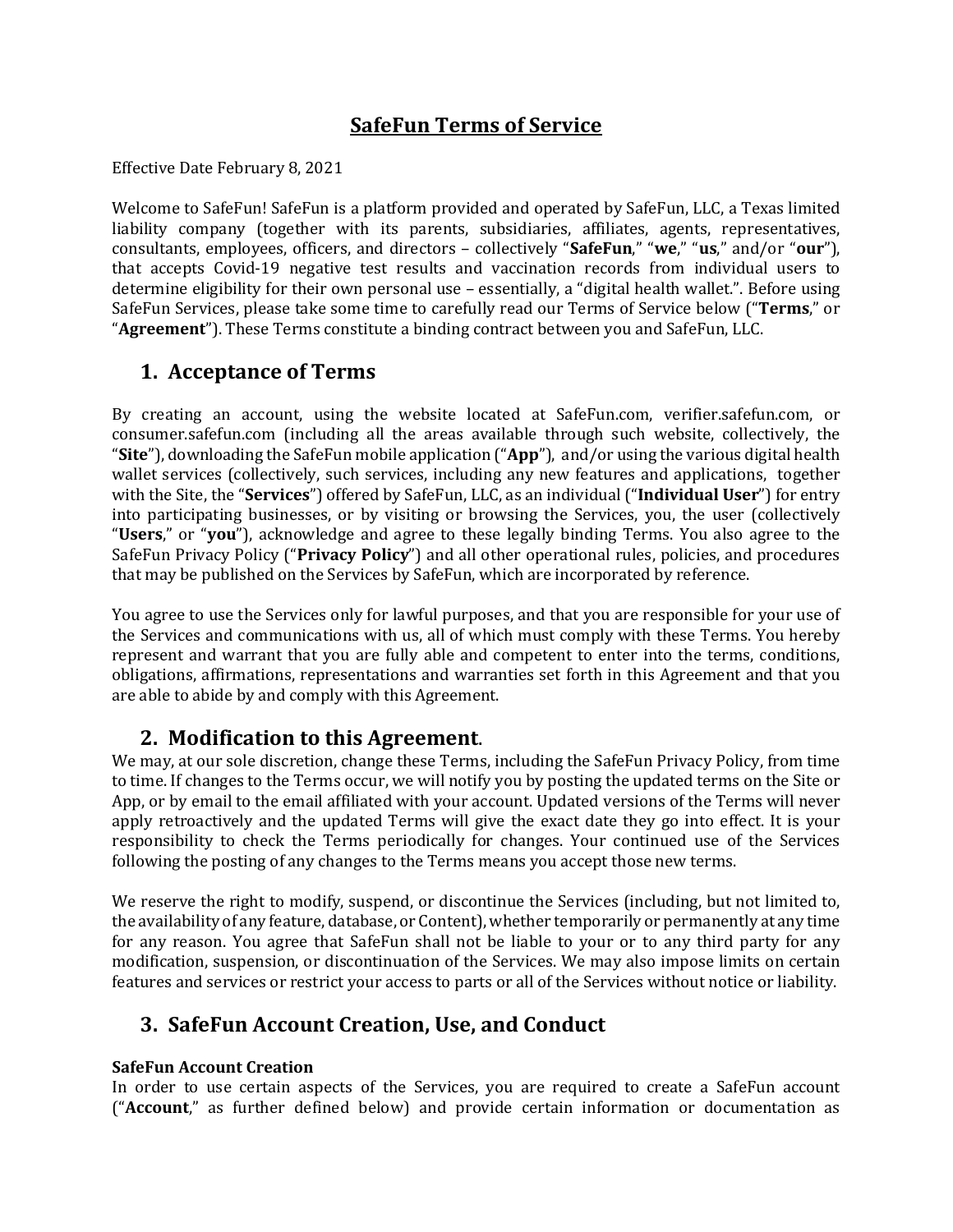prompted by the account registration form. For a person under the age of 18 (Children), an Account may be created by a parent of the Child. The authorization of our collection and use of and processes around the data of Child information is described in further detail in the SafeFun Privacy Policy.

You represent and warrant that the information in your Account and any other information you otherwise provide to us, is truthful, accurate, current and complete information, and agree to update it and keep it truthful, accurate, current and complete. We reserve the right to suspend or terminate your Account or your access to the Services if any information provided to us proves to be untrue, inaccurate, not current, or incomplete.

You are solely responsible for maintaining the confidentiality of your account and password and for restricting access to your computer/mobile device, and you agree to accept responsibility for all activities, charges (if applicable), and damages that occur under your account.

It shall be a violation of these Terms to submit inauthentic documentation for registration or account maintenance, or to allow any other person to use your account to participate in or otherwise use the Services.

If you discover any unauthorized use of your account, or other known account-related security breach, you must report it to us immediately. You agree that you are responsible for anything that happens through your account until you close your account or prove that your account security was compromised due to no fault of your own. We cannot and will not be liable for any loss or damage arising from your failure to comply with this section.

#### **Use of the Account; Reservation of Rights**

As a condition of use, you promise not to use the Services for any purpose that is prohibited by the Terms or law. The Services are provided only for your own personal, non-commercial use. You are responsible for all of your activity in connection with the Services.

We reserve the right to modify, suspend or discontinue all or any aspect of the Services with or without notice to you.

#### **You understand and agree that you will not use the Services to engage in the prohibited conduct below:**

- 1. You shall not use the Services for any illegal or fraudulent purpose, or in violation of any local, state, national, or international law, including, without limitation, laws governing intellectual property and other proprietary rights, data protection and privacy, and import or export control;
- 2. You shall not use the Services for purposes of competitive analysis, the development of a competing product or service, or any other purpose that is to SafeFun's commercial disadvantage;
- 3. not submit information or documentation to the Site or App that pertains or belongs to any other party;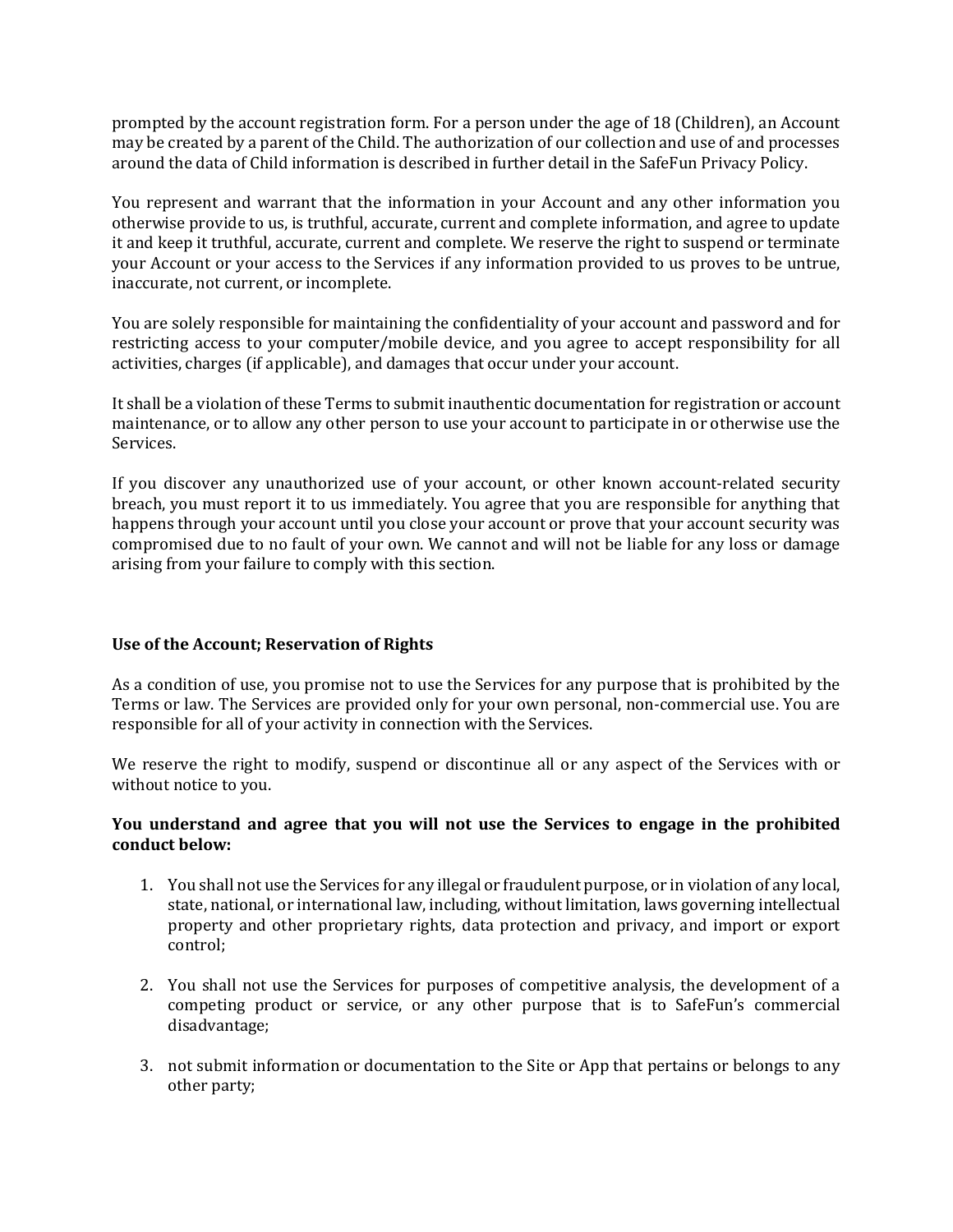- 4. You shall not submit documentation that has been altered or modified in any way;
- 5. You shall not post, store, send, transmit, or disseminate any information or material which infringes any patents, trademarks, trade secrets, copyrights, or any other proprietary or intellectual property rights;
- 6. You shall not attempt to use any method to gain unauthorized access to any features of the Services;
- 7. You shall not directly or indirectly decipher, decompile, remove, disassemble, reverse engineer, or otherwise attempt to derive any source code or underlying ideas or algorithms of any part of the Services, security-related features of the Services, features that prevent or restrict use or copying of any content accessible through the Services, or features that enforce limitations on use of the Services, except to the extent applicable laws specifically prohibit such restriction;
- 8. You shall not directly or indirectly modify, translate, or otherwise create derivative works of any part of the Services;
- 9. You shall not directly or indirectly license, copy, sell, rent, lease, distribute, or otherwise transfer any of the rights that you receive hereunder or commercially exploit the Services, in whole or in part;
- 10. You shall not directly or indirectly take any action that constitutes unsolicited or unauthorized advertising or promotional material or any junk mail, spam, or chain letters; contains software viruses or any other computer codes, files, or programs that are designed or intended to disrupt, damage, limit, or interfere with the proper function of any software, hardware, or telecommunications equipment or to damage or obtain unauthorized access to any system, data, password, or other information of SafeFun or any third party; or that impersonates any person or entity, including any employee or representative of SafeFun;
- 11. You shall not directly or indirectly take any action that imposes or may impose (as determined by SafeFun in its sole discretion) an unreasonable or disproportionately large load on SafeFun's or its third-party providers' infrastructure; interfere or attempt to interfere with the proper working of the Service or any activities conducted on the Service; run Maillist, Listserv, or any form of auto-responder or "spam" on the Service; or use manual or automated software, devices, or other processes to "crawl" or "spider" any page of the Site or App;
- 12. You shall not sell or otherwise transfer your profile; and
- 13. You are prohibited from posting content that: is direct or specific threat of violence to others; is in furtherance of illegal activities; is harassing, hateful, libelous, defamatory, abusive, or constitutes spam; or is pornographic, predatory, sexually graphic, racist, offensive, harmful to a minor, or would otherwise violate the rights of any third party or give rise to civil or criminal liability.

If for any reason, we determine that you have failed to follow these rules, we reserve the right to prohibit any and all current or future use of the Services by you. If we have reason to suspect, or learn that anyone is violating these Terms, we may investigate and/or take legal action as necessary including bringing a lawsuit for damages caused by the violation. We reserve the right to investigate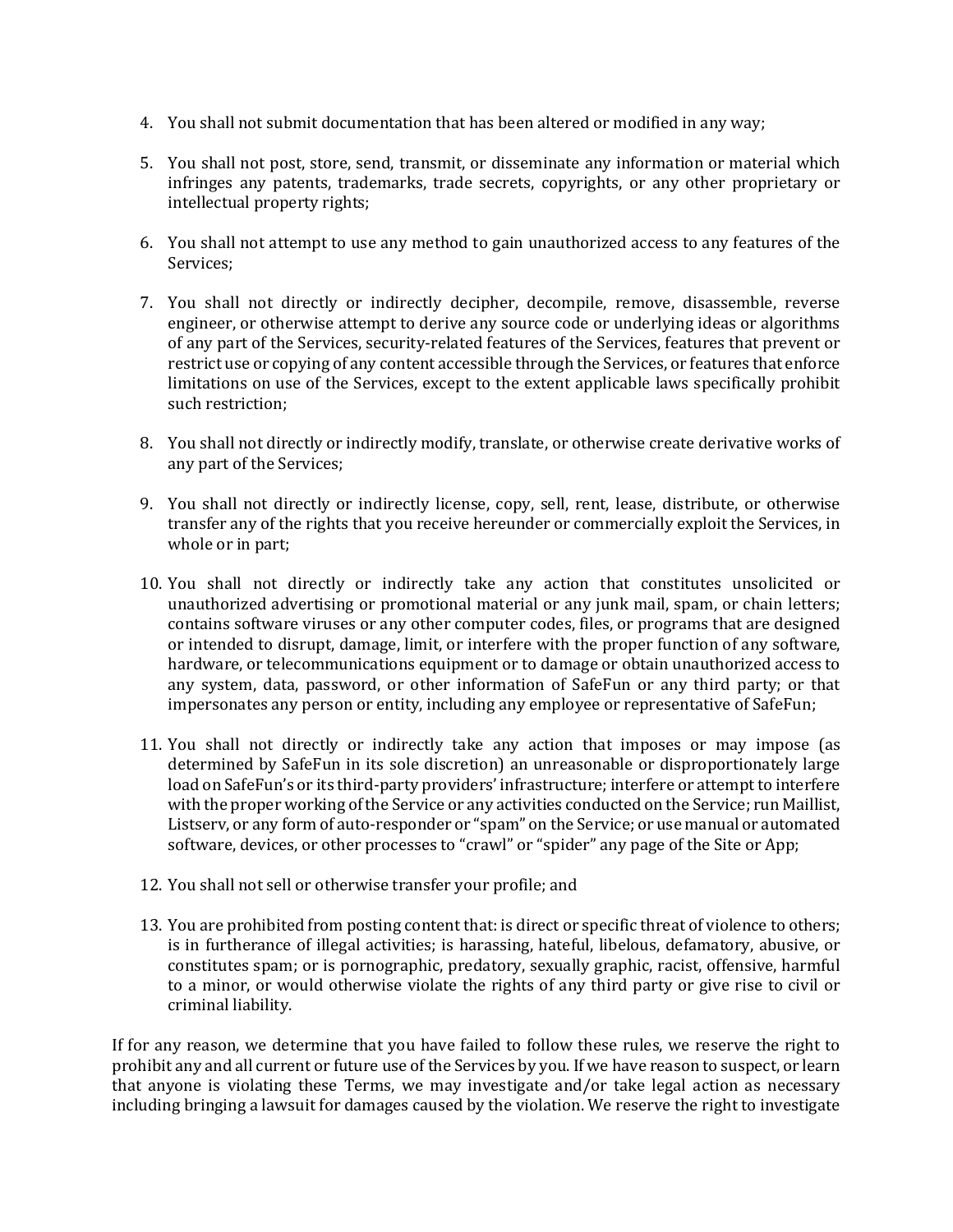and take appropriate legal action, including without limitation, cooperating with and assisting law enforcement or government agencies in any resulting investigations of illegal conduct.

## **4. Availability of the Services**

You acknowledge that there may be interruptions in service or events that are beyond our control. While we use reasonable efforts to keep the Services accessible, the Services may be unavailable from time to time for any reason including, without limitation, system down time for routine maintenance. You further understand that there may be interruptions in service or events on third-party sites that may affect your use of the Services and that are beyond our control to prevent or correct. Accordingly, we cannot accept any responsibility for any connectivity issues that you may experience when using the Site or App or for any loss of material, data, transactions or other information caused by system outages, whether planned or unplanned. You hereby agree that we cannot be held liable to you or any third party should we exercise our right to modify, suspend or discontinue the Services.

### **5. Content**

After you create an account, you will be able to post or upload certain User Content (as further defined below) to the Site or App. You agree to abide by all applicable local, state, national, and foreign laws, treaties, and regulations in connection with your use of the Services and its Content. We are not responsible for any information you submit via the Services.

### **6. Payments**

### **Payment**

Creating a SafeFun account is at this time free for Individual Users. In the future, new Individual Users may be charged a subscription fee.

In that case, to pay for such services, you must provide us with the information necessary to process such order including, but not limited to, your billing address and payment method. You agree to pay us the charges incurred in accordance with these Terms. SafeFun reserves the right to restrict access to your account or terminate your agreement for nonpayment if such nonpayment is not corrected within seven (7) days. If you dispute any charges, you must inform us in writing within seven (7) days of being billed by us. If our fees ever change, the changes to fees are effective after we provide you with notice by posting the changes on the Services or by email. All payments are final and no refunds will be issued.

### **Third-Party Payment Processor**

We use third-party electronic payment processors ("**Payment Processors**") to process payments for services or products. The information that we provide to and receive from these Payment Processors and the manner in which such information is used and disclosed is described in further detail in the SafeFun Privacy Policy. You irrevocably authorize us, as necessary, to instruct such Payment Processors to handle payments and you irrevocably agree that we may give such instructions on your behalf in accordance with your requests as submitted through the Services. You agree to be bound by the terms and conditions of each applicable Payment Processor, and in the event of a conflict between these Terms and the Payment Processors' terms and conditions, then these Terms shall prevail. You further agree that we are not liable for any loss caused by any unauthorized use of your credit card or other method of payment by a third party, except as a result of our gross negligence.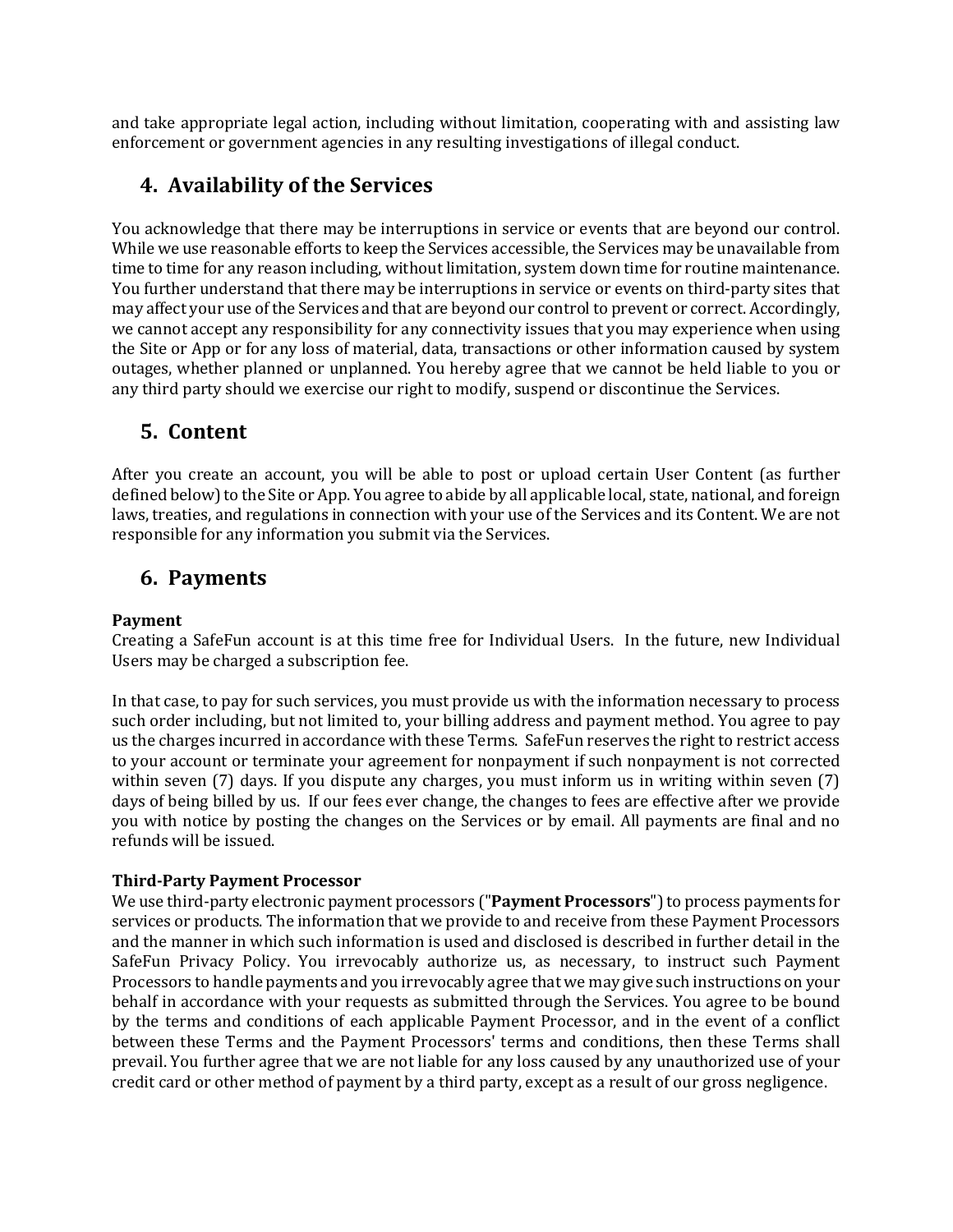# **7. Termination of Usage**

You may cancel your account at any time through your account settings or by sending us an email at [support@safefun.com.](mailto:support@safefun.com) We may suspend or cancel your account without notice to you if you violate this Agreement, or for any reason at all. If your account is cancelled, we reserve the right to remove your account information along with any account settings from our servers with NO liability or notice to you. Once your account information and account settings are removed, you will not be able to recover this data and you will lose access to all of your content.

Upon termination of your account, your license to use our Services terminates. All provisions of these Terms that by their nature should survive termination shall survive termination, including, without limitation, ownership provisions, warranty disclaimers, indemnity, and limitations of liability. You acknowledge and understand that our rights regarding any content you submitted to the Site or App before your account was terminated shall survive termination. For the avoidance of doubt, we may retain User Content in our backups, archives and disaster recovery systems until such User Content is deleted in the ordinary course of business.

# **8. Advertisements and Third-Party Sites**

The Services do not contain third party advertisements and/or sponsorships.

The Services may permit you to link to other websites or resources on the internet. Links on the Services to third party websites, if any, are provided only as a convenience to you. If you use these links, you will leave the Services. The inclusion or integration of third-party services or links does not imply control of, endorsement by, or affiliation with SafeFun. Your dealings with third parties are solely between you and such third parties. You agree that we will not be responsible or liable for any content, goods or services provided on or through these outside websites or for your use or inability to use such websites. You will use these links at your own risk.

# **9. SafeFun Intellectual Property and User Content**

### **Intellectual Property**

Through the Services, we may make accessible various content, including, but not limited to, videos, photographs, images, artwork, graphics, audio clips, comments, data, text, software, scripts, campaigns, other material and information, and associated trademarks and copyrightable works (collectively, "**Content**").

### **Our Content**

Our Content is protected in many ways, including copyrights, trademarks, service marks, and other rights and laws. You agree to respect all legal notices, information, and restrictions contained in any content accessed through the Services. You also agree not to change, translate, or otherwise create derivative works based off our content. All other Content viewed through the Services is the property of its respective owner. You have a limited, revocable, non-exclusive, non-transferrable license to use the Services and our Content solely for legally permitted activities related to our Services as outlined in these Terms.

### **User Content**

Users of the Services may have the ability to submit certain Content in the required format for Account registration or maintenance purposes in order to use, or continue using, the Services ("**User**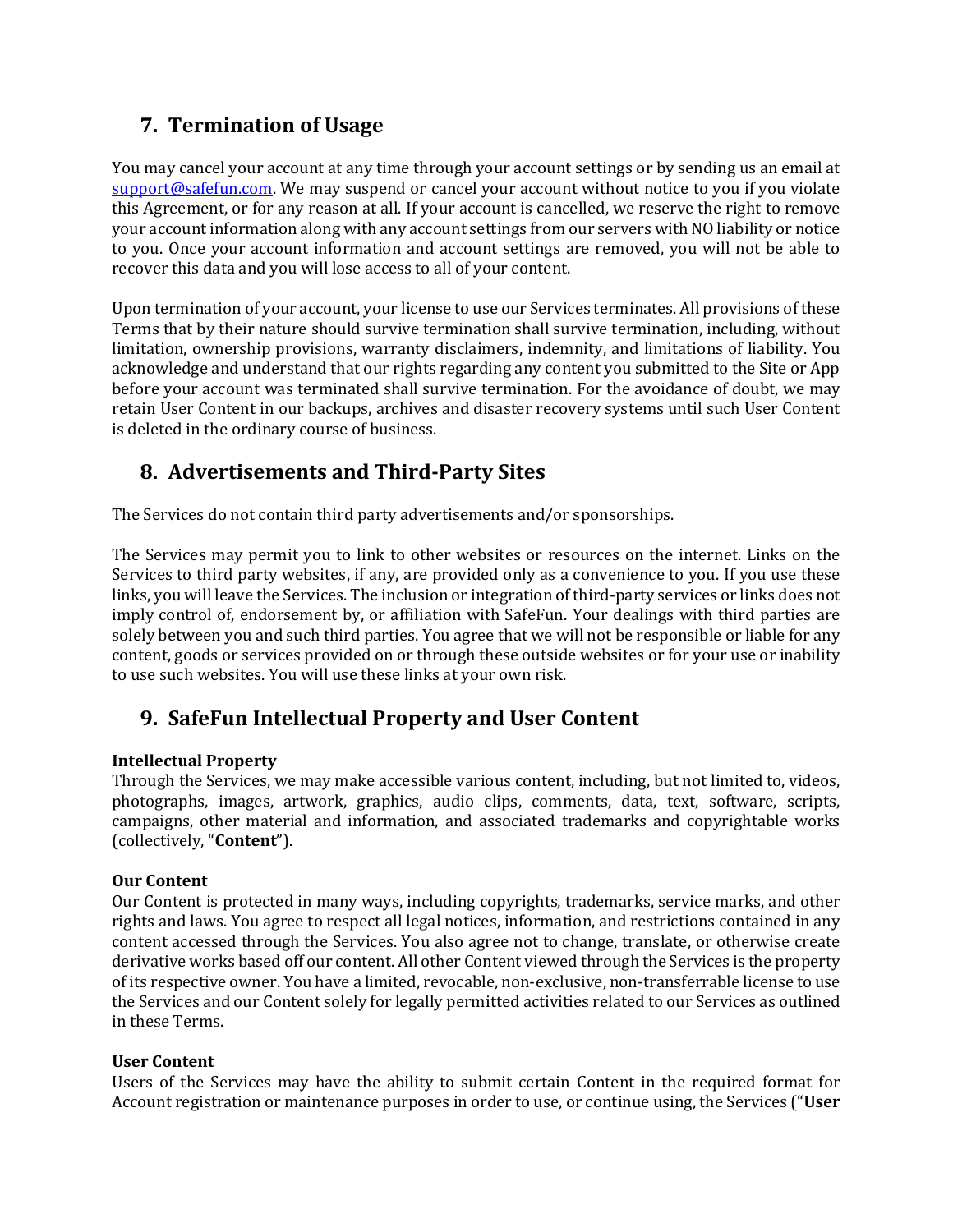**Content**"). Such User Content includes authentic digital versions of Covid-19 test results and vaccination records.

We, including our affiliates, may ask you for Feedback (as further defined below) on your experience with the Services. We shall become the owner of any User reviews, comments, suggestions or other feedback regarding the Services submitted through the Services or on SafeFun's social media pages, if applicable (collectively, "**Feedback**") and we may share with any of our affiliates. Without limitation, we will have exclusive ownership of all present and future existing rights to the Feedback of every kind and nature everywhere and will be entitled to use the Feedback for any commercial or other purpose whatsoever, including to advertise and promote SafeFun, without compensation to you or any other person sending the Feedback. You specifically waive any "moral rights" in and to the User Content. You agree that any Feedback you submit to SafeFun will not contain any information or ideas that you consider to be confidential or proprietary.

To the extent that you decide to submit or post any content ("**User Content**"), including your profile information, photos, or Feedback, through the Services or on SafeFun's social media pages, you agree that your User Content will not contain third-party copyrighted material, or material that is subject to other third-party proprietary rights, unless you have permission from the rightful owner of the material or you are otherwise legally entitled to post the material and to grant us all of the license rights granted herein. You acknowledge that you are responsible for whatever material you submit, and you, not SafeFun, have full responsibility for the User Content, including its legality, reliability, appropriateness, originality, and copyright. We may refuse to accept or transmit User Content. Additionally, we shall have the right to delete, edit, modify, reformat, excerpt, or translate any of your User Content solely for the purpose of providing Services to you. You acknowledge and agree that we are **not** a data repository for any of your information or documentation and you are solely responsible for keeping and maintaining your information or documentation in your personal records.

### **Enforcement; Validation of Content**

We, including our affiliates, reserve the right to review any User Content, and to investigate and/or take appropriate action against you in our sole discretion if you violate any provision of these Terms or otherwise create liability for us or any other person. Such action may include removing your User Content, terminating your Account in accordance with this Agreement, and/or reporting you to law enforcement authorities.

### **10. Warranty and Disclaimer**

### **THE SERVICES AND ALL INFORMATION CONTAINED HEREIN ARE PROVIDED ON AN "AS IS" BASIS WITHOUT ANY WARRANTIES OF ANY KIND**.

SAFEFUN AND ITS PARENTS, SUBSIDIARIES AND AFFILIATES EXPRESSLY DISCLAIM ALL WARRANTIES OF ANY KIND PERTAINING TO THE SERVICES AND THE MATERIALS HEREIN, WHETHER EXPRESS OR IMPLIED, INCLUDING, BUT NOT LIMITED TO THE IMPLIED WARRANTIES OF TITLE, MERCHANTABILITY, FITNESS FOR A PARTICULAR PURPOSE, SATISFACTORY QUALITY, SECURITY, ACCURACY, AVAILABLITY, USE REASONABLE CARE AND SKILL, AND NON-INFRINGEMENT, AS WELL AS WARRANTIES ARISING BY USAGE OF TRADE, COURSE OF DEALING, AND COURSE OF PERFORMANCE. SAFEFUN MAKES NO WARRANTY THAT (I) THE SERVICES WILL MEET YOUR REQUIREMENTS, (II) THE SERVICES WILL BE UNINTERRUPTED, TIMELY, SECURE, OR ERROR-FREE OR FREE OF VIRUSES OR BUGS, AND (III) ANY ERRORS IN OR ON THE SERVICES WILL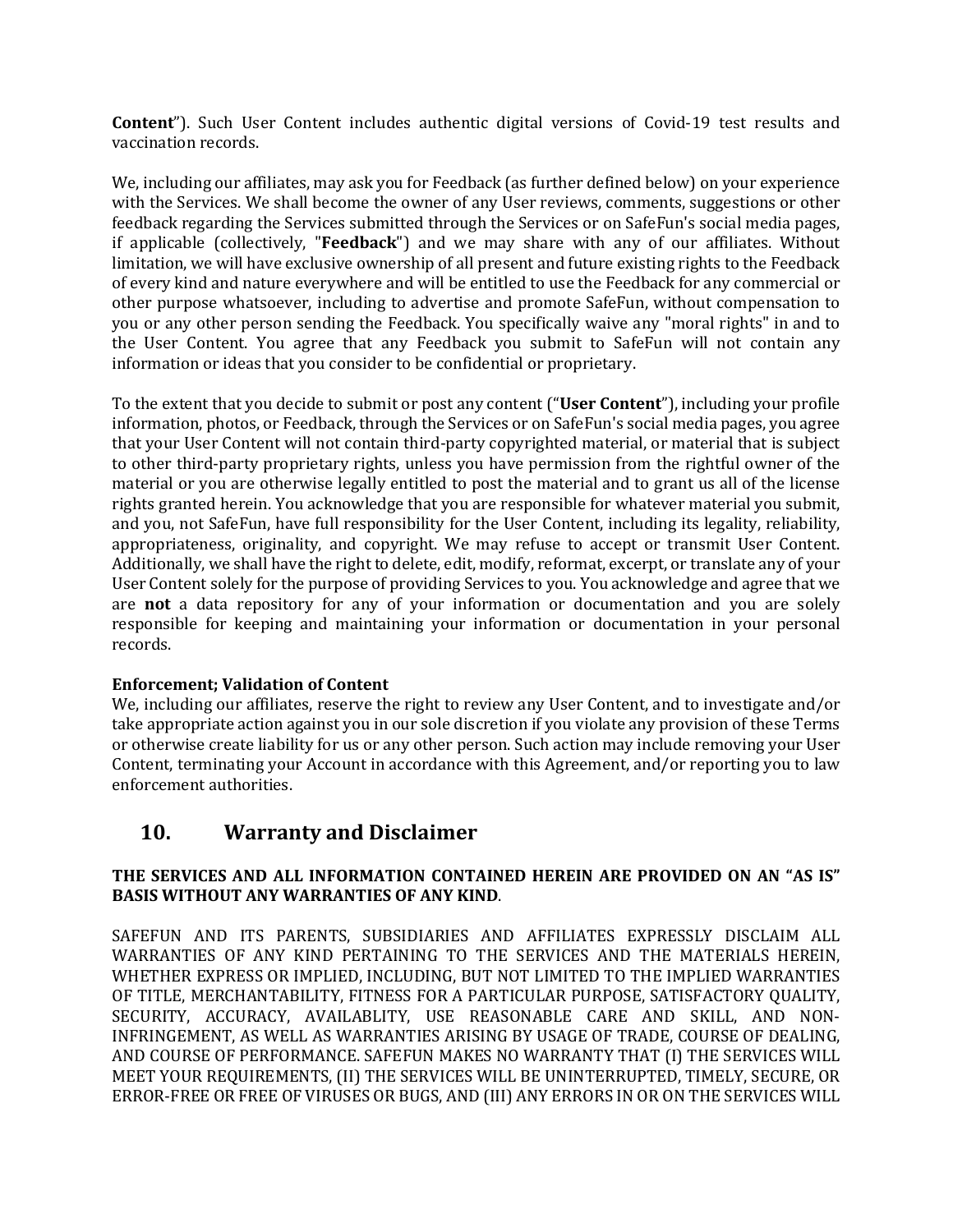BE CORRECTED. ANY MATERIAL, CONTENT, OR INFORMATION DOWNLOADED OR OTHERWISE OBTAINED AND/OR USED THROUGH THE SERVICES IS DONE AT YOUR OWN DISCRETION AND RISK AND YOU WILL BE SOLELY RESPONSIBLE FOR ANY DAMAGE TO YOUR COMPUTER SYSTEM OR LOSS OF DATA THAT RESULTS FROM THE DOWNLOAD OF ANY SUCH MATERIAL, CONTENT OR INFORMATION. NO ADVICE OR INFORMATION, WHETHER ORAL OR WRITTEN, OBTAINED BY YOU FROM SAFEFUN ON OR THROUGH THE SERVICES SHALL CREATE ANY WARRANTY NOT EXPRESSLY STATED IN THESE TERMS AND CONDITIONS. YOU AGREE THAT USE OF THE SERVICES IS AT YOUR OWN RISK AND THAT SAFEFUN ASSUMES NO RESPONSIBILITY OR LIABILITY FOR THE TRUTHFULNESS, ACCURACY, TIMELINESS OR COMPLETION OF THE CONTENT OR FAILURE BY THE SERVICES.

# **11. Limitation of Liability**

TO THE EXTENT PERMITTED BY LAW, YOU HEREBY RELEASE SAFEFUN, TOGETHER WITH ITS MANAGERS, EMPLOYEES, CONTRACTORS, AGENTS, AND REPRESENTATIVES, FROM ALL LIABILITY ASSOCIATED WITH YOUR USE OF THE SERVICES. IF YOU ARE A CALIFORNIA RESIDENT, YOU HEREBY WAIVE CALIFORNIA CIVIL CODE SECTION 1542 IN CONNECTION WITH THE FOREGOING, WHICH STATES: "A GENERAL RELEASE DOES NOT EXTEND TO CLAIMS WHICH THE CREDITOR DOES NOT KNOW OR SUSPECT TO EXIST IN HIS OR HER FAVOR AT THE TIME OF EXECUTING THE RELEASE, WHICH IF KNOWN BY HIM OR HER MUST HAVE MATERIALLY AFFECTED HIS OR HER SETTLEMENT WITH THE DEBTOR."

You acknowledge that you are responsible for any actions you take while using the Services. You recognize that your use of the Services and any subsequent actions arising from your use of the Services are taken solely at your own risk.

EXCEPT AS OTHERWISE SPECIFICALLY PROVIDED, IN NO EVENT SHALL SAFEFUN, NOR ITS DIRECTORS, EMPLOYEES, AGENTS, AFFILIATES, PARTNERS, SUPPLIERS, OR CONTENT PROVIDERS, BE LIABLE UNDER CONTRACT, TORT, STRICT LIABILITY, NEGLIGENCE, OR ANY OTHER LEGAL OR EQUITABLE THEORY WITH RESPECT TO THE SERVICE (I) FOR ANY LOST PROFITS, DATA LOSS, COST OF PROCUREMENT OF SUBSTITUTE GOODS OR SERVICES, OR SPECIAL, INDIRECT, INCIDENTAL, PUNITIVE, OR CONSEQUENTIAL DAMAGES OF ANY KIND WHATSOEVER, SUBSTITUTE GOODS OR SERVICES (HOWEVER ARISING), (II) FOR ANY BUGS, VIRUSES, TROJAN HORSES, OR THE LIKE (REGARDLESS OF THE SOURCE OF ORIGINATION), OR (III) FOR ANY DIRECT DAMAGES IN EXCESS OF (IN THE AGGREGATE) TWO HUNDRED U.S. DOLLARS (\$200.00).. SOME STATES OR COUNTRIES DO NOT ALLOW THE EXCLUSION OR LIMITATION OF INCIDENTAL OR CONSEQUENTIAL DAMAGES, SO THE ABOVE LIMITATIONS AND EXCLUSIONS MAY NOT APPLY TO YOU. IN THESE JURISDICTIONS, SAFEFUN'S LIABILITY WILL BE LIMITED TO THE GREATEST EXTENT PERMITTED BY LAW.

### **12. Indemnification**

You agree to indemnify, defend and hold harmless SafeFun against all claims, demands, causes of action, losses, expenses, damages and costs (including any reasonable attorneys' fees), resulting or arising from or relating to your use of the Services, any activity related to your Account, any User Content that you submit to or transmit through the Services, your breach of these Terms, your infringement or violation of any rights of another, or your failure to comply with applicable law. We reserve the right to assume, at our sole expense, the exclusive defense and control of any such claim or action and all negotiations for settlement or compromise, and you agree to fully cooperate with us in the defense of any such claim, action, settlement or compromise negotiations, as requested by us.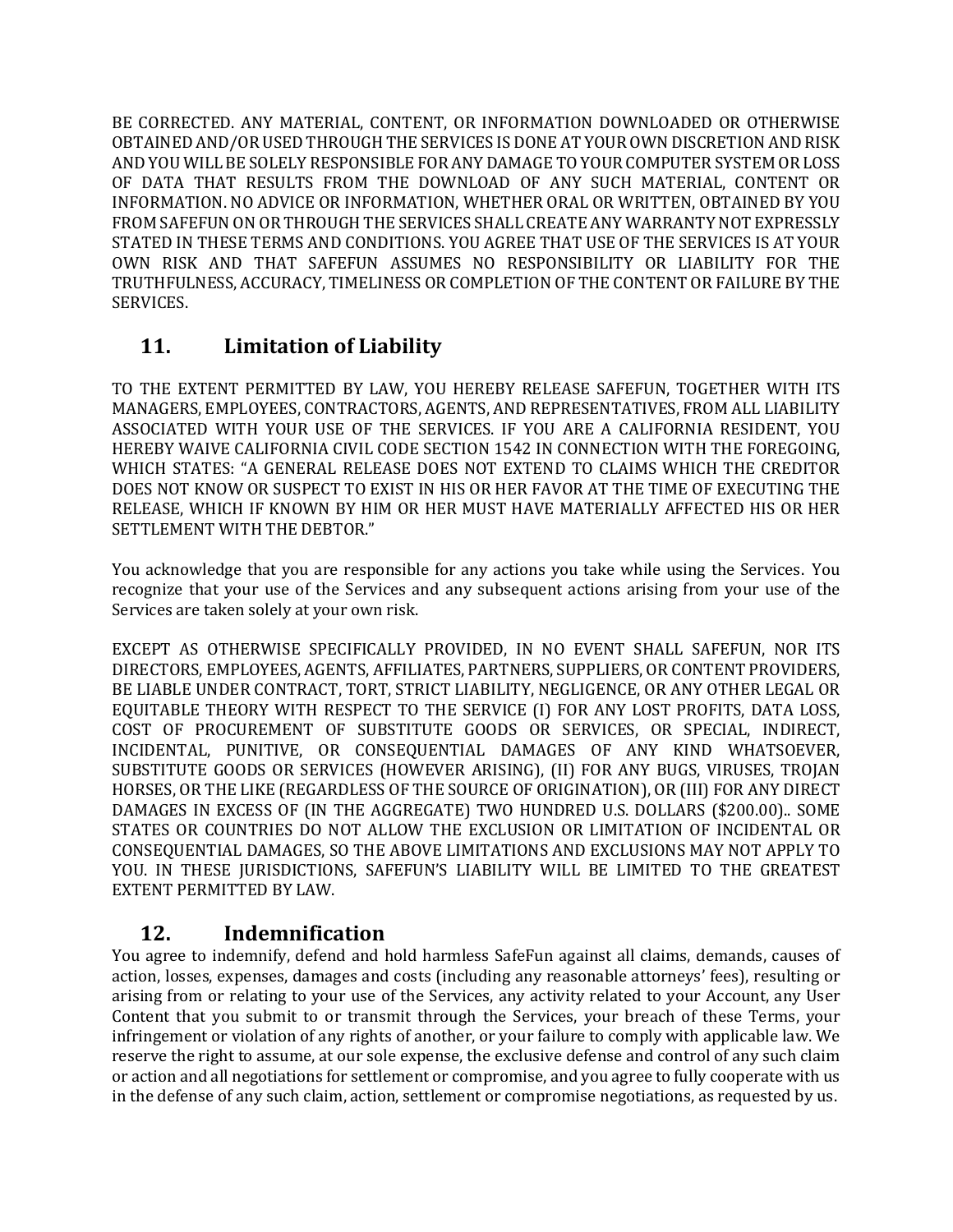# **13. Dispute Resolution, Arbitration, and Class Action Waiver**

### PLEASE READ THIS SECTION CAREFULLY – IT MAY SIGNIFICANTLY AFFECT YOUR LEGAL RIGHTS, INCLUDING YOUR RIGHT TO FILE A LAWSUIT IN COURT

### **Initial Dispute Resolution**

For any problem or dispute that you may have with us, you acknowledge and agree that you will first give SafeFun an opportunity to resolve your problem or dispute. In order to initiate this dispute resolution process, you must first send us a written description of your problem or dispute within thirty (30) days of the occurrence of the event giving rise to the dispute by sending an email to [support@safefun.com.](mailto:support@safefun.com) You then agree to negotiate with us in good faith about the dispute for at least sixty (60) days after our receipt of your written description of it.

### **Binding Arbitration**

If the parties do not reach an agreed upon solution within a period of 30 days from the time informal dispute resolution under the Initial Dispute Resolution provision, then either party may initiate binding arbitration as the sole means to resolve claims, subject to the terms set forth below. Specifically, all claims arising out of or relating to these Terms (including their formation, performance and breach), the parties' relationship with each other and/or your use of the Service shall be finally settled by binding arbitration administered by the American Arbitration Association in accordance with the provisions of its Commercial Arbitration Rules and the supplementary procedures for consumer related disputes of the American Arbitration Association (the "AAA"), excluding any rules or procedures governing or permitting class actions. The Commercial Arbitration Rules governing the arbitration may be accessed at www.adr.org or by calling the AAA at +1.800.778.7879.

The arbitrator, and not any federal, state or local court or agency, shall have exclusive authority to resolve all disputes arising out of or relating to the interpretation, applicability, enforceability or formation of these Terms, including, but not limited to any claim that all or any part of these Terms are void or voidable, or whether a claim is subject to arbitration. The arbitrator shall be empowered to grant whatever relief would be available in a court under law or in equity. The arbitration rules also permit you to recover attorney's fees in certain cases. The arbitrator's award shall be written, and binding on the parties and may be entered as a judgment in any court of competent jurisdiction.

The parties understand that, absent this mandatory provision, they would have the right to sue in court and have a jury trial. They further understand that, in some instances, the costs of arbitration could exceed the costs of litigation and the right to discovery may be more limited in arbitration than in court.

### **Location**

The arbitration will take place in Houston, Texas.

### **Class Action Waiver**

ALL CLAIMS AND DISPUTES WITHIN THE SCOPE OF THIS ARBITRATION SECTION MUST BE ARBITRATED OR LITIGATED ON AN INDIVIDUAL BASIS AND NOT ON A CLASS BASIS. CLAIMS OF MORE THAN ONE CUSTOMER OR USER CANNOT BE ARBITRATED OR LITIGATED JOINTLY OR CONSOLIDATED WITH THOSE OF ANY OTHER CUSTOMER OR USER. If any court or arbitrator determines that the class action waiver set forth in this paragraph is void or unenforceable for any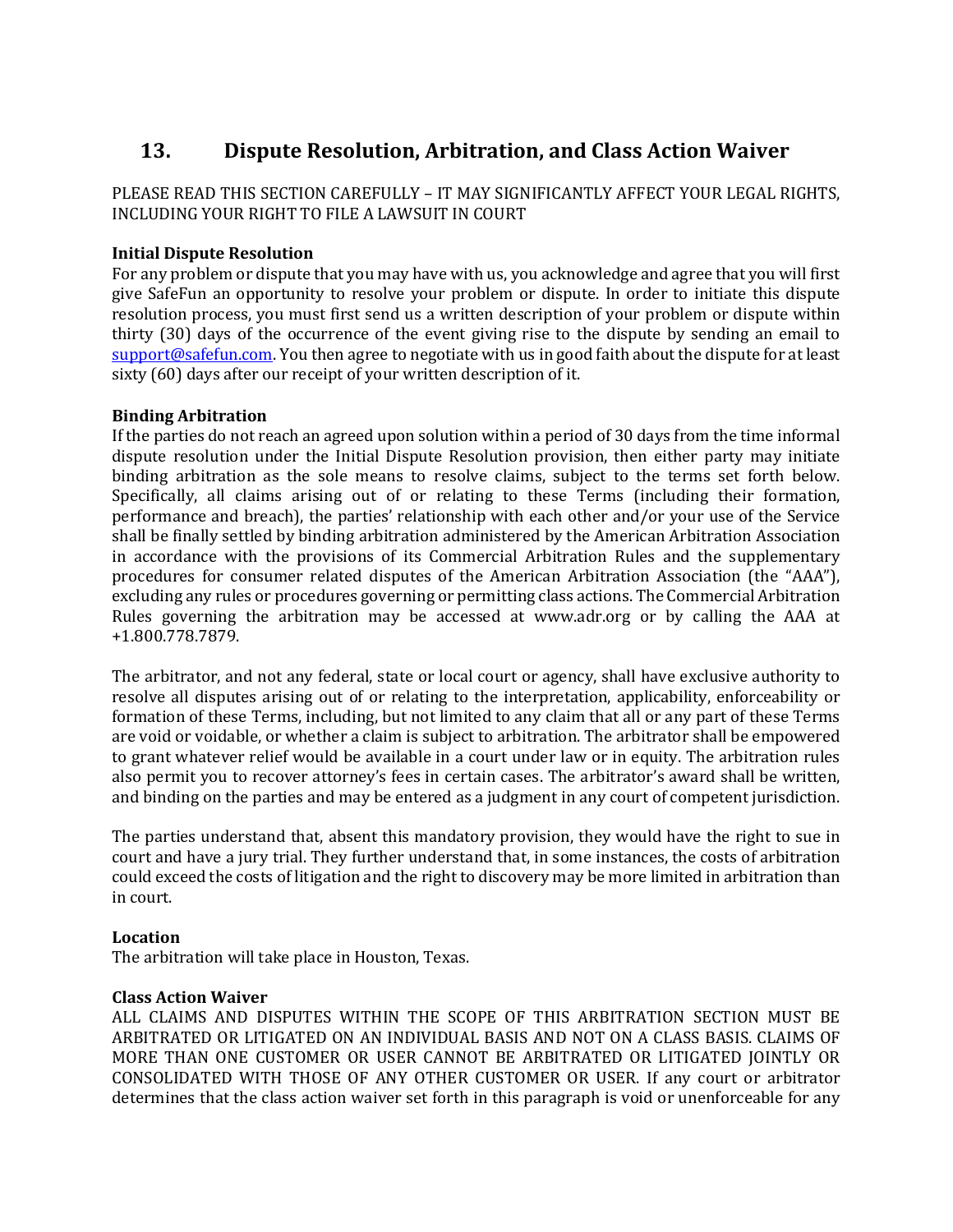reason or that an arbitration can proceed on a class basis, then the arbitration provision set forth above shall be deemed null and void in its entirety and the parties shall be deemed to have not agreed to arbitrate disputes.

### **Exception - Litigation of Intellectual Property and Small Claims Court Claims**

Notwithstanding the parties' decision to resolve all disputes through arbitration, either party may bring an action in state or federal court to protect its intellectual property rights ("**intellectual property rights**" means patents, copyrights, moral rights, trademarks, and trade secrets, but not privacy or publicity rights). Either party may also seek relief in a small claims court for disputes or claims within the scope of that court's jurisdiction.

### **30-Day Right to Opt-Out**

You have the right to opt-out and not be bound by the arbitration and class action waiver provisions set forth above by sending written notice of your decision to opt-out to [support@safefun.com.](mailto:support@safefun.com) The notice must be sent within 30 days of your first use of the Service, otherwise you shall be bound to arbitrate disputes in accordance with the terms of those paragraphs. If you opt-out of these arbitration provisions, we also will not be bound by them.

### **Changes to this Section**

We will provide 30-days' notice of any changes to this section. Changes will become effective on the 30th day, and will apply prospectively only to any claims arising after the 30th day.

For any dispute not subject to arbitration you and SafeFun agree to submit to the personal and exclusive jurisdiction of and venue in the federal and state courts located in Harris County, Texas. You further agree to accept service of process by mail, and hereby waive any and all jurisdictional and venue defenses otherwise available.

The Terms and the relationship between you and SafeFun shall be governed by the laws of the State of Texas without regard to conflict of law provisions.

### **14. Assignment**

The Terms are personal to you, and are not assignable, transferable, or sublicensable by you except with our prior written consent. Any assignment in violation of this section shall be null and void. SafeFun may assign, transfer, or delegate any of its rights and obligations hereunder without your consent.

### **15. No Third-Party Beneficiaries**

You agree that, except as otherwise expressly provided in these Terms, there shall be no third-party beneficiaries to the Terms.

# **16. Notice Policy and Your Consent**

Under these Terms you are contracting with SafeFun LLC, a Texas limited liability company. All notices should be addressed to SafeFun LLC at the address in the Contact section below.

For the avoidance of doubt, we are entering into this Agreement as principal and not as agent for any other SafeFun company. Subject to any permitted assignment, the obligations owed by us under this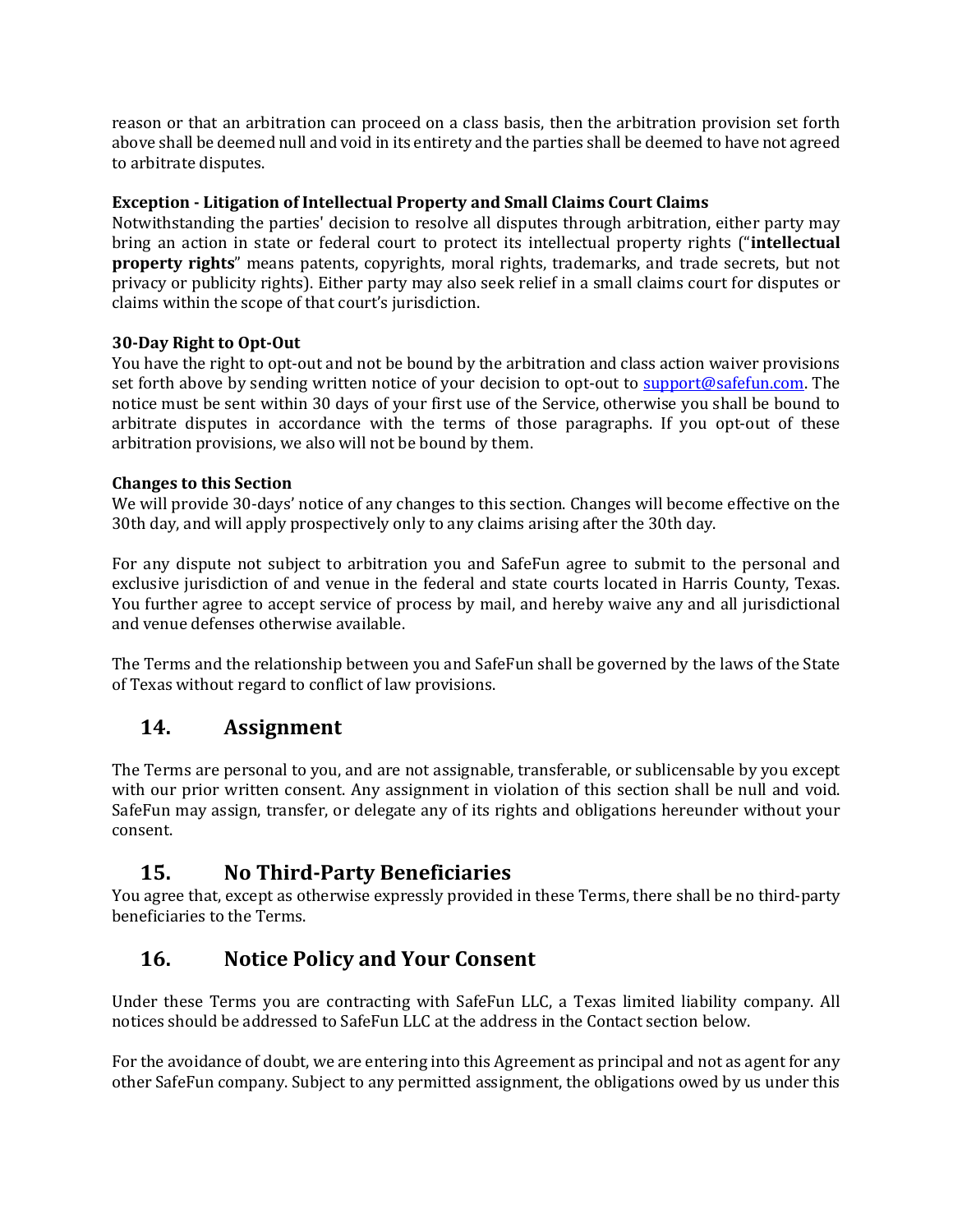Agreement shall be owed to you solely by us and the obligations owed by you under this Agreement shall be owed solely to us.

You acknowledge and agree that we may give you notice by means of a general notice on the Services, electronic mail to your email address in your account, text message, or by written communication sent by first class mail or pre-paid post to your address in your account. Such notice shall be deemed to have been given upon the expiration of 48 hours after mailing or posting (if sent by first class mail or pre-paid post) or 12 hours after sending (if sent by email or text). You may give notice to us, with such notice deemed given when received by us, at any time by first class mail or pre-paid post to the address set forth in the Contact section or at such other address as we may advise from time to time, pursuant to this provision.

# **17. Governing Law**

These Terms (and any further rules, policies, or guidelines incorporated by reference) shall be governed by and construed in accordance with the laws of the State of Texas and the United States, without giving effect to any principles of conflicts of law, and without application of the Uniform Computer Information Transaction Act or the United Nations Convention of Controls for International Sale of Goods.

You agree that SafeFun and its Services are deemed passive and do not give rise to personal jurisdiction over SafeFun or its parents, subsidiaries, affiliates, successors, assigns, employees, agents, directors, officers or shareholders, either specific or general, in any jurisdiction other than the State of Texas. You agree that any action at law or in equity arising out of or relating to these Terms, or your use or non-use of the Services, shall be filed only in the state or federal courts located in Harris County in the State of Texas and you hereby consent and submit to the personal jurisdiction of such courts for the purposes of litigating any such action. You irrevocably waive any right you may have to trial by jury in any dispute, action, or proceeding.

# **18. Integration and Severability**

These Terms and other referenced material constitute the entire agreement between you and us with respect to the Services, and supersede all prior or contemporaneous agreements, representations, warranties, and understandings (whether oral, written or electronic) between you and us with respect to the Services and govern the future relationship. If a court in any final, unappealable proceeding holds any provision of these Terms or its application to any person or circumstance invalid, illegal or unenforceable, the remainder of these Terms shall not be affected and shall be valid, legal, and enforceable to the fullest extent permitted by law.

### **19. No Waiver**

The failure of either party to exercise in any respect any right provided for herein shall not be deemed a waiver of any further rights hereunder.

# **20. Contact**

If you have any questions regarding these Terms, please contact us at [support@safefun.com.](mailto:support@safefun.com)